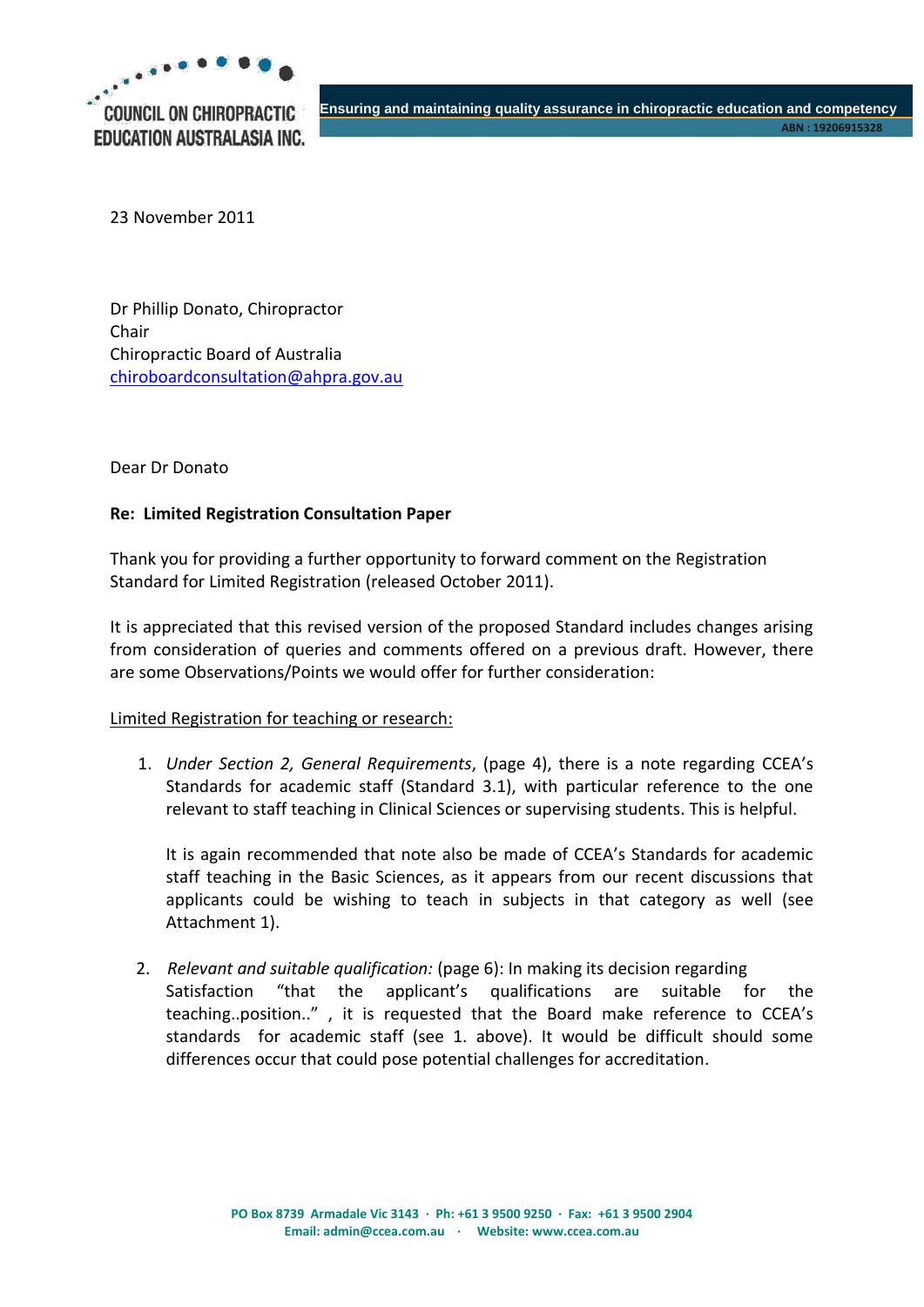## Limited Registration in the Public Interest

- 1. *Application of the Registration standard:* (page 13): an example is given as "an overseas expert required to demonstrate or teach a procedure" – if this teaching was to be done to students engaged in a chiropractic program, then it is proposed that CCEA's Standards for academic staff should apply. A Note as per page 5 should be considered for inclusion.
- 2. *Chiropractic qualification*: page 15: there is a point:

"*applicants must provide evidence of their current registration status or eligibility for registration to practise chiropractic in their home jurisdiction" ;*

This is likely to pose difficulties for applicants who come from jurisdictions where there is no registration regime in place (e.g. Japan and Korea).

Also - If the applicant is wishing just "to participate in a workshop/seminar" this requirement may not be necessary?

- 3. Renewal of Limited Registration: (page 16): if the renewal takes the registration period beyond 4 weeks (or more) (as per page 5), does/should the requirement for CPD apply as for the Teaching and Research category?
- 4. Definitions: (page 17): Practice: The final sentence in this definition on page 13 should be added here as well? "Any variation in the definition of practice agreed by the Board as part of a wider consultation on this issue will apply to this registration standard".

## General:

For clarity and ease of reference, it is strongly recommended that some version control be applied to these documents. There appears to have been several versions of this paper, but apart from the cover page and a watermark there is nothing to allow easy recognition of which version it is. Perhaps a footer with the month of issue could be used?

We trust these further comments might be helpful in refining the Standards, and associated procedures, and we would be pleased to discuss the relevant points at a mutually convenient time to provide any clarification, and to assist in progressing the development of the Standard for the benefit of the profession.

Yours sincerely

Dr Michael Shobbrook **Chairperson**